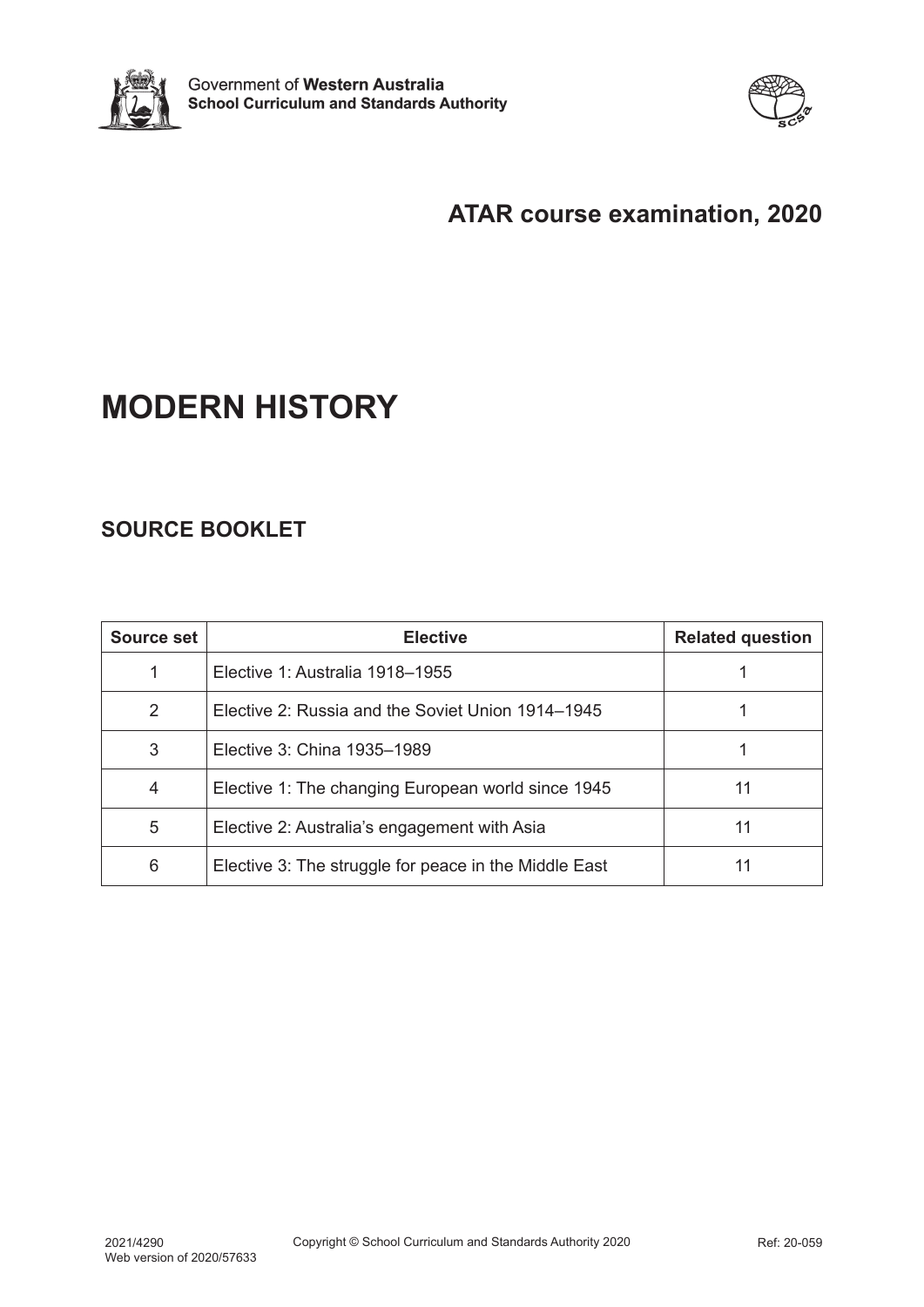## **Set 1: Elective 1: Australia 1918–1955**

#### **Source 1**

*(Extract from an article that appeared in a Sydney newspaper, The Australian Worker in May 1925. A federal election took place in November of that year.)*

For copyright reasons this text cannot be reproduced in the online version of this document, but may be viewed at the link listed on the acknowledgements page.

#### **Source 2**

*(Data on net migration and unemployment rates during the period 1924–33. A negative net migration number means more people left Australia than entered the country over that particular year.)*

| Year | <b>Net migration to Australia</b> | Unemployment rate* |
|------|-----------------------------------|--------------------|
| 1924 | 46 069                            | 8.9%               |
| 1925 | 39 801                            | 8.8%               |
| 1926 | 44 783                            | 7.1%               |
| 1927 | 51 580                            | 7.0%               |
| 1928 | 30 054                            | 10.8%              |
| 1929 | 11 820                            | 11.1%              |
| 1930 | $-8530$                           | 19.3%              |
| 1931 | $-100094$                         | 27.4%              |
| 1932 | $-2997$                           | 29.0%              |
| 1933 | 758                               | 25.1%              |

\* unemployment rate among members of trade unions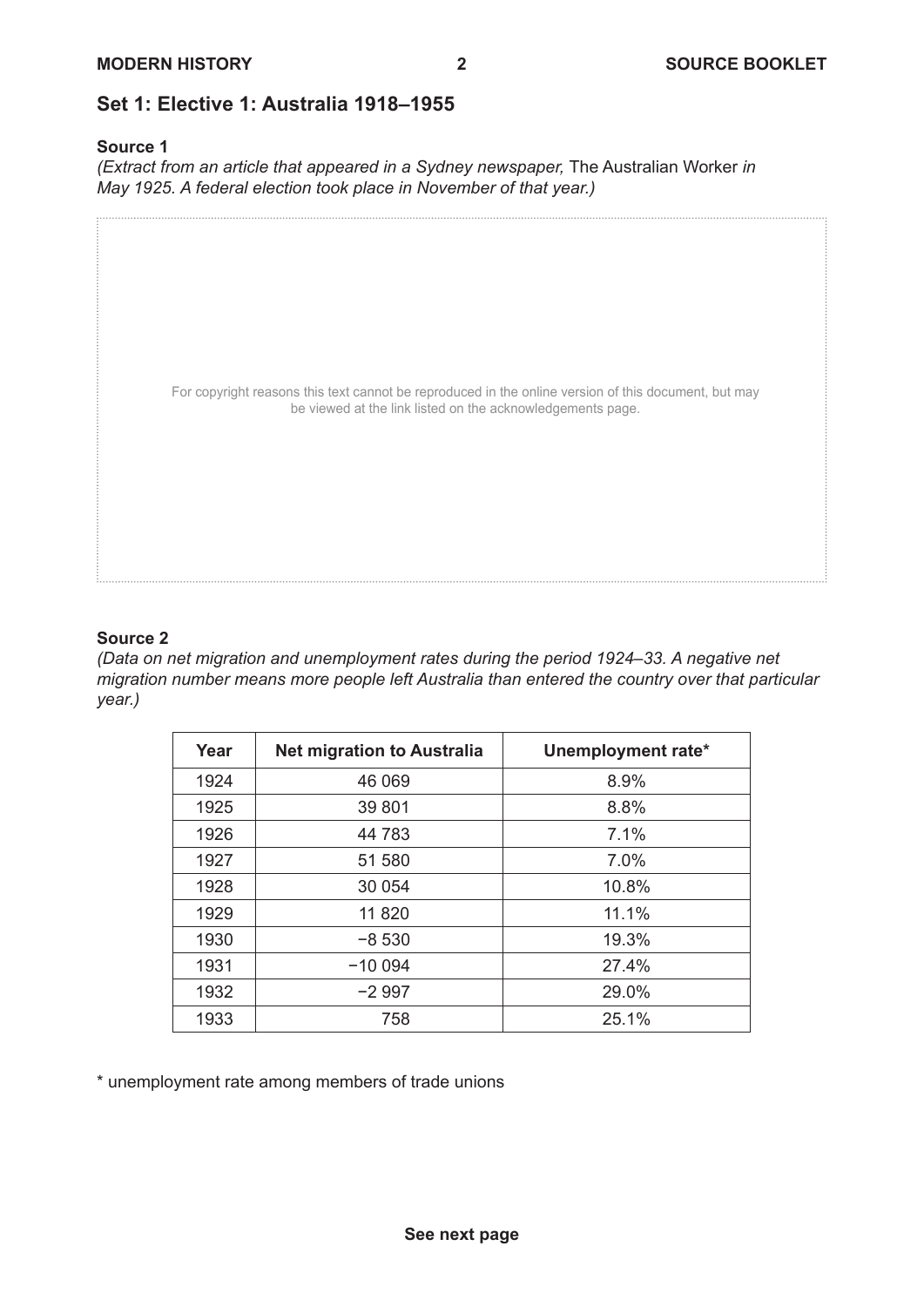*(Photograph of a sustenance project in New South Wales circa 1932. The photographer, C.R. Gotts, had previously worked on such projects himself.)*



#### **Source 4**

*(Extract from a letter to the editor of the* Sydney Morning Herald*, February 1932.)*

Surely the authorities who control the domain are lacking in a sense of fitness to allow its beautiful foreshores to be defiled by the presence of camps for unemployed people. In a few weeks the city will be … dressed in its best for the opening of the [Sydney Harbour] bridge, and it is to be hoped that these hideous canvas humpies will be cleared away from the very doorsteps of one of the loveliest cities within the Empire. To allow them to remain there month after month, as they have done, is not only unseemly and falsely sympathetic but it is positively insanitary and unsafe for the general public. Surely the State is wide enough and empty enough for these men to find more suitable camping grounds; and, further, by what right do these people reside on the most desirable waterfrontage in Sydney?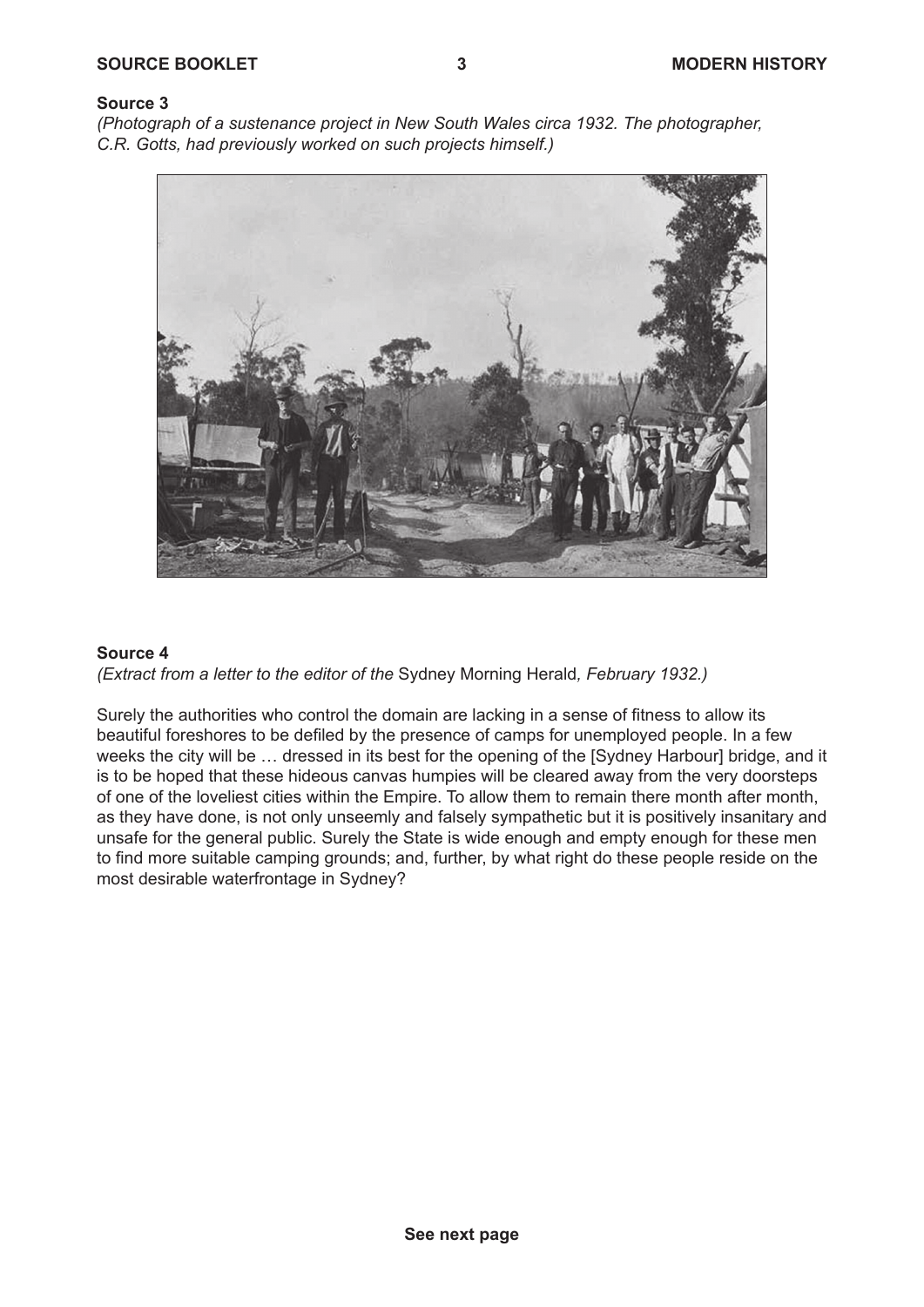## **Set 2: Elective 2: Russia and the Soviet Union 1914–1945**

#### **Source 1**

*(Extracts from a speech made by Stalin, entitled 'The Results of the first Five Year Plan', January 1933.)*

Let us pass now to the results of the fulfilment of the five year plan. What are the results of the five year plan in four years in the sphere of *industry?* Have we achieved victories in this sphere? Yes, we have. And not only that, but we have accomplished more than we ourselves expected, more than the ardent<sup>1</sup> minds in our Party could have expected. That is not denied now even by our enemies, and certainly our friends cannot deny it …

What has the Party achieved in carrying out the program of the five year plan in four years in the sphere of agriculture? Has it fulfilled this programme, or has it failed? ... The Party has succeeded in getting more than 60 per cent of the peasant farms to unite into collective farms, embracing more than 70 per cent of all the land cultivated by peasants; this means that we have *fulfilled* the five year plan *three times over.*

 $^\text{\tiny{1}}$  ardent – very enthusiastic or passionate

**Source 2**

For copyright reasons this text cannot be reproduced in the online version of this document.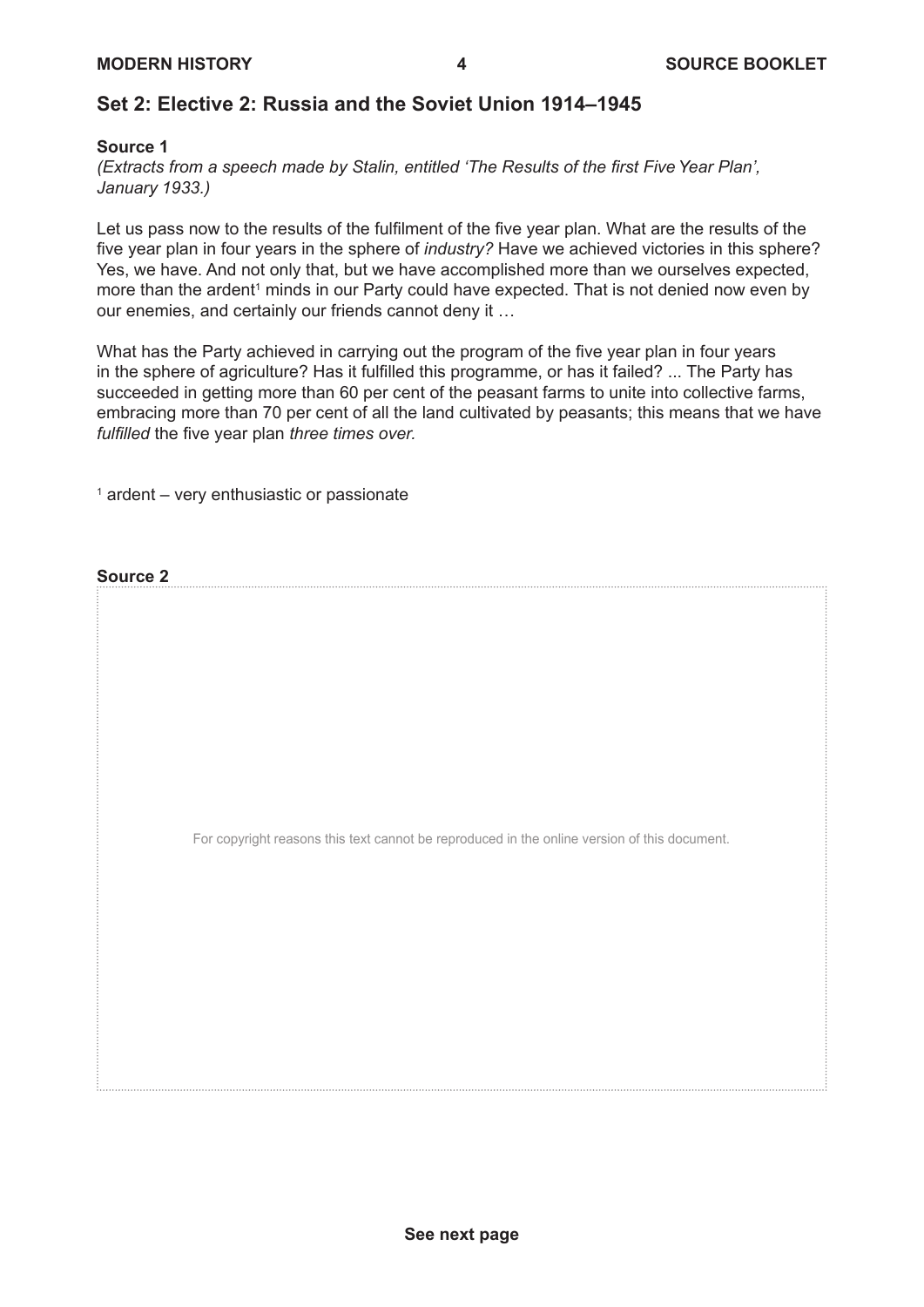*(An official Soviet photograph of a woman driving a tractor on a collective farm in Russia, 1928.)*



#### **Source 4**

For copyright reasons this text cannot be reproduced in the online version of this document.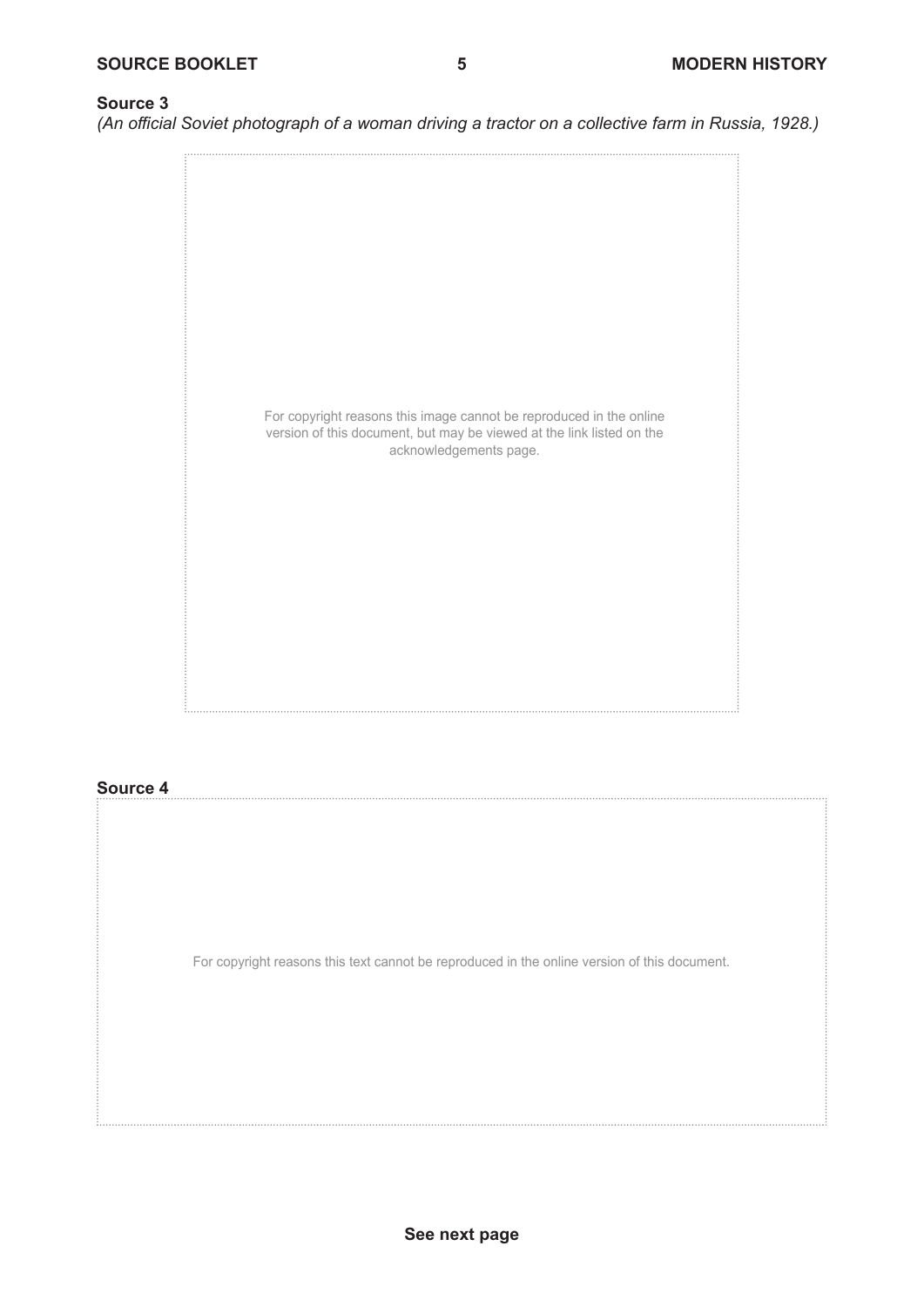## **Set 3: Elective 3: China 1935–1989**

#### **Source 1**

*(Speech by Chairman Mao to the Supreme State Conference in February 1957, entitled: 'On the Correct Handling of Contradictions Among the People'.)*

Under the rule of imperialism, feudalism and bureaucrat-capitalism, the productive forces of the old China grew very slowly. For more than fifty years before liberation, China produced only a few tens of thousands of tons of steel a year ... In 1949, the national steel output was a little over 100,000 tons. Yet now, a mere seven years after the liberation of our country, steel output already exceeds 4,000,000 tons. In the old China, there was hardly any machine-building industry, to say nothing of the automobile and aircraft industries; now we have all three. When the people overthrew the rule of imperialism, feudalism and bureaucrat-capitalism, many were not clear as to which way China should head – towards capitalism or towards socialism. Facts have now provided the answer: Only socialism can save China. The socialist system has promoted the rapid development of the productive forces of our country, a fact even our enemies abroad have had to acknowledge.

#### **Source 2**

*(Industrial output data from the Chinese State Statistical Bureau and published in a British school textbook in 2016.)*

| Year | Coal<br>(millions of tonnes) | <b>Steel</b><br>(millions of tonnes) |
|------|------------------------------|--------------------------------------|
| 1952 | 66.5                         | 1.4                                  |
| 1957 | 131                          | 5.4                                  |
| 1958 | 230                          | 8                                    |
| 1959 | 290                          | 10                                   |
| 1960 | 270                          | 13                                   |
| 1961 | 180                          | 8                                    |
| 1962 | 180                          | 8                                    |
| 1963 | 190                          | 9                                    |
| 1964 | 200                          | 10                                   |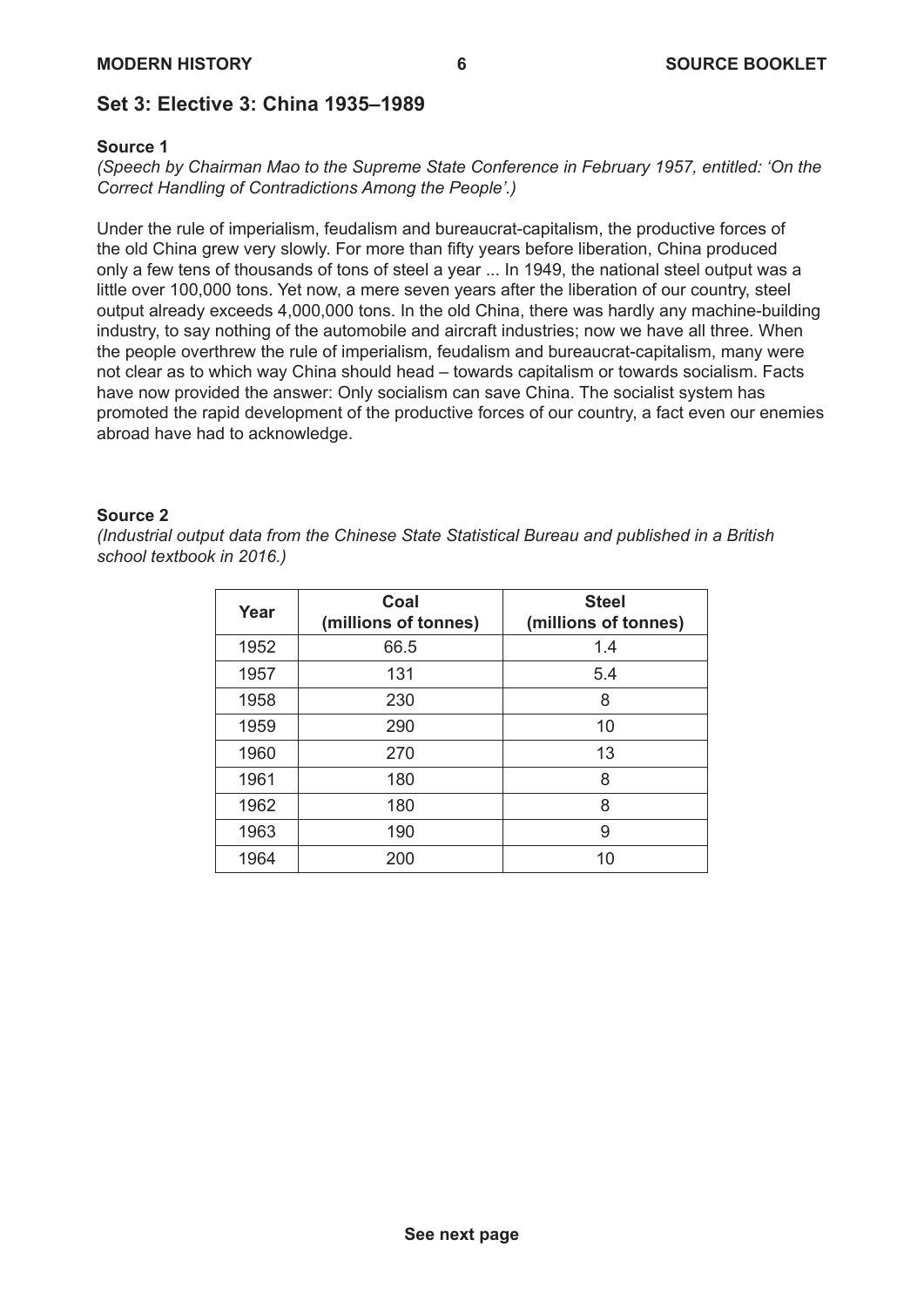*(Photograph of peasants using a wind box on a backyard smelting furnace in a commune in China,1958. It was taken by an independent French photographer, who was allowed to travel throughout China to document change after the revolution.)*



#### *Source 4*

*(Extract from book:* Tombstone: The Great Chinese Famine 1958–1962, *by Yang Jisheng. The book was banned in The People's Republic of China; however, the author still lives freely in Beijing.)*

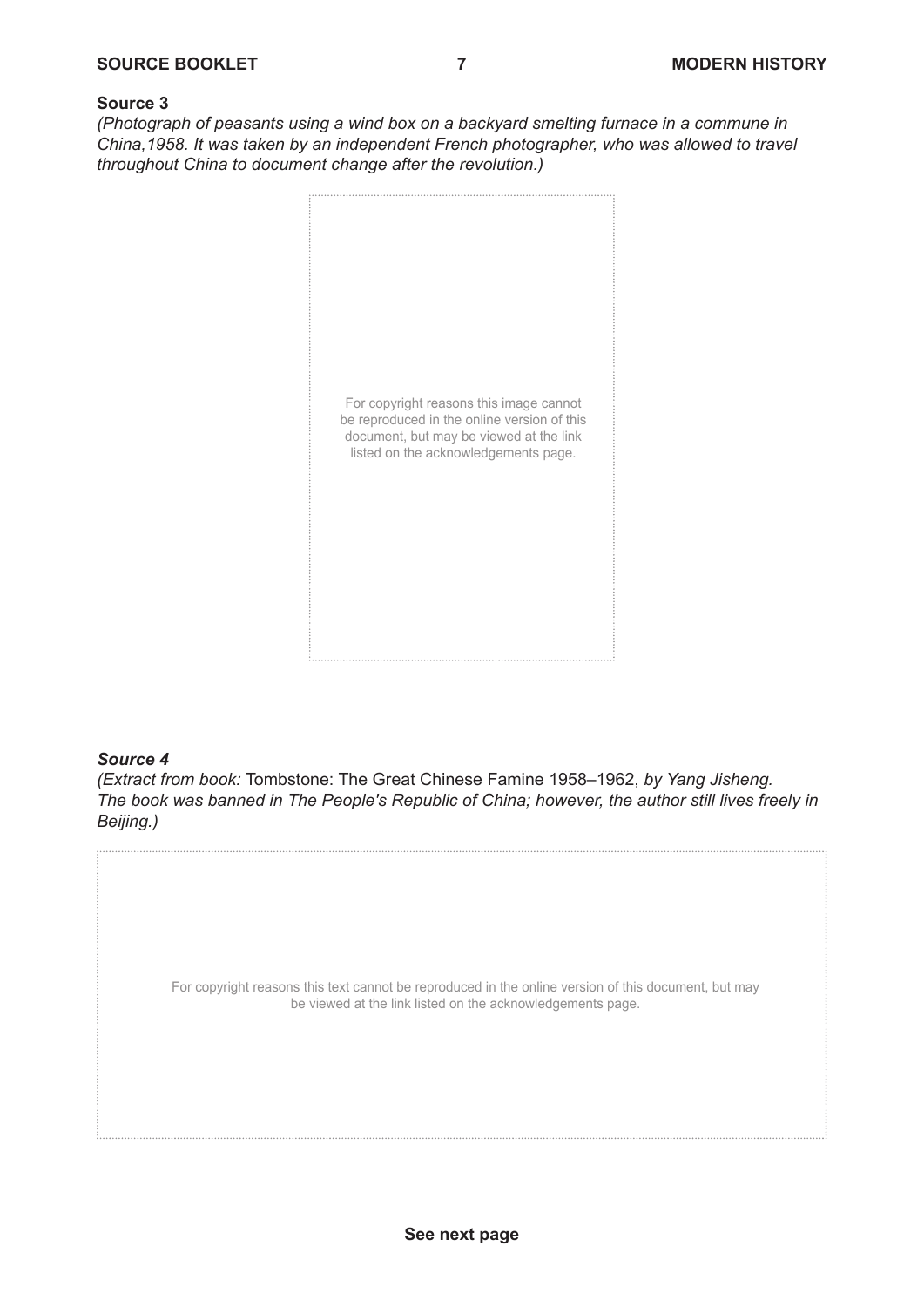## **Set 4: Elective 1: The changing European world since 1945**

#### **Source 1**

*(Extracts from President Nixon's television address to the Soviet people that was broadcast from the Kremlin, on 29 May 1972.)*

| For copyright reasons this text cannot be reproduced in the online version of this document, but may<br>be viewed at the link listed on the acknowledgements page. |  |
|--------------------------------------------------------------------------------------------------------------------------------------------------------------------|--|
|                                                                                                                                                                    |  |
|                                                                                                                                                                    |  |

#### **Source 2**

*(Extracts from a declassified translation of a speech made in the Soviet Union by Leonid Brezhnev, in January 1977.)*

No country has ever offered mankind such a sweeping, concrete and realistic programme of lessening and then fully eliminating the danger of a new war as was done by the Soviet Union … The proposals by the Soviet Union and its friends are supported by dozens of states in the United Nations organisation, by the popular masses in all continents …

But this can be achieved only through struggle, precisely through struggle, comrades. Because our constructive proposals often encounter a mute resistance<sup>1</sup> and even open opposition.

For instance, when the members of the Warsaw Treaty organisation raised the question of not being the first to use nuclear weapons, NATO's reply was more or less as follows: No, this does not suit us, we must retain the possibility to threaten the Soviet Union with the use of nuclear weapons. We hope, however, that those who ultimately determine the policy of states will display a reasonable approach to our proposal.

 $^\text{\tiny{1}}$  mute resistance – quiet or passive opposition to something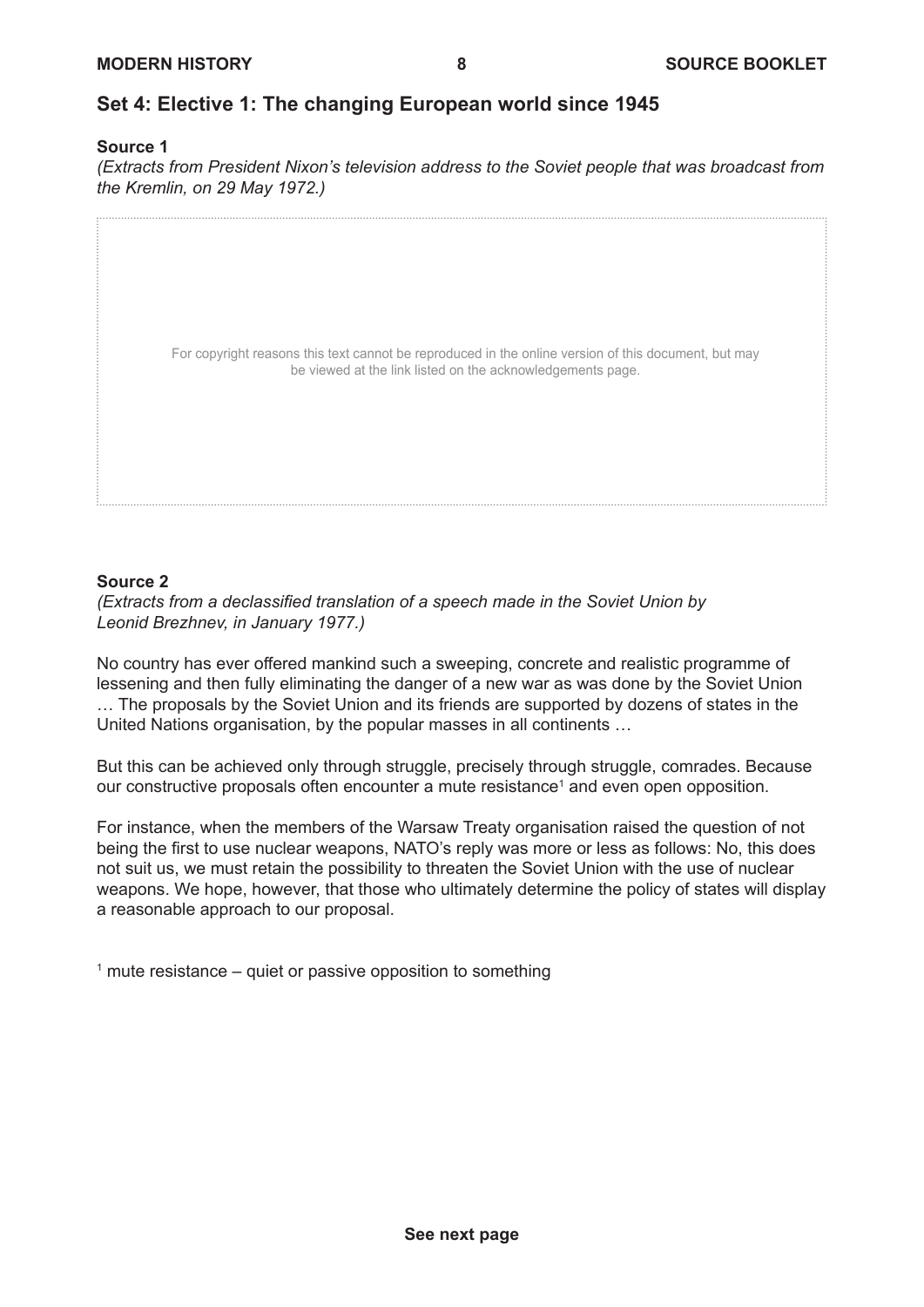#### **Source 3 Cartoon published in the signing by Gorbachev and Reagan (picture designing by Gorbachev and Reagan (pictured) of the signing by Gorbachev and Reagan (picture designing by Gorbachev and Reagan (pictured) of the signing by**

*(Cartoon published in the United States of America on the signing by Gorbachev and Reagan (pictured) of the Intermediate Range Nuclear Forces Treaty in November 1987.)*



**Figure 4** acceptance speech upon  $\mathcal{L}$  acceptance speech upon receiving the Nobel Peace prize  $\mathcal{L}$  acceptance prize  $\mathcal{L}$  acceptance  $\mathcal{L}$  acceptance  $\mathcal{L}$ *(Extracts from Mikhail Gorbachev's acceptance speech upon receiving the Nobel Peace* **Source 4** *prize in June 1991.)*

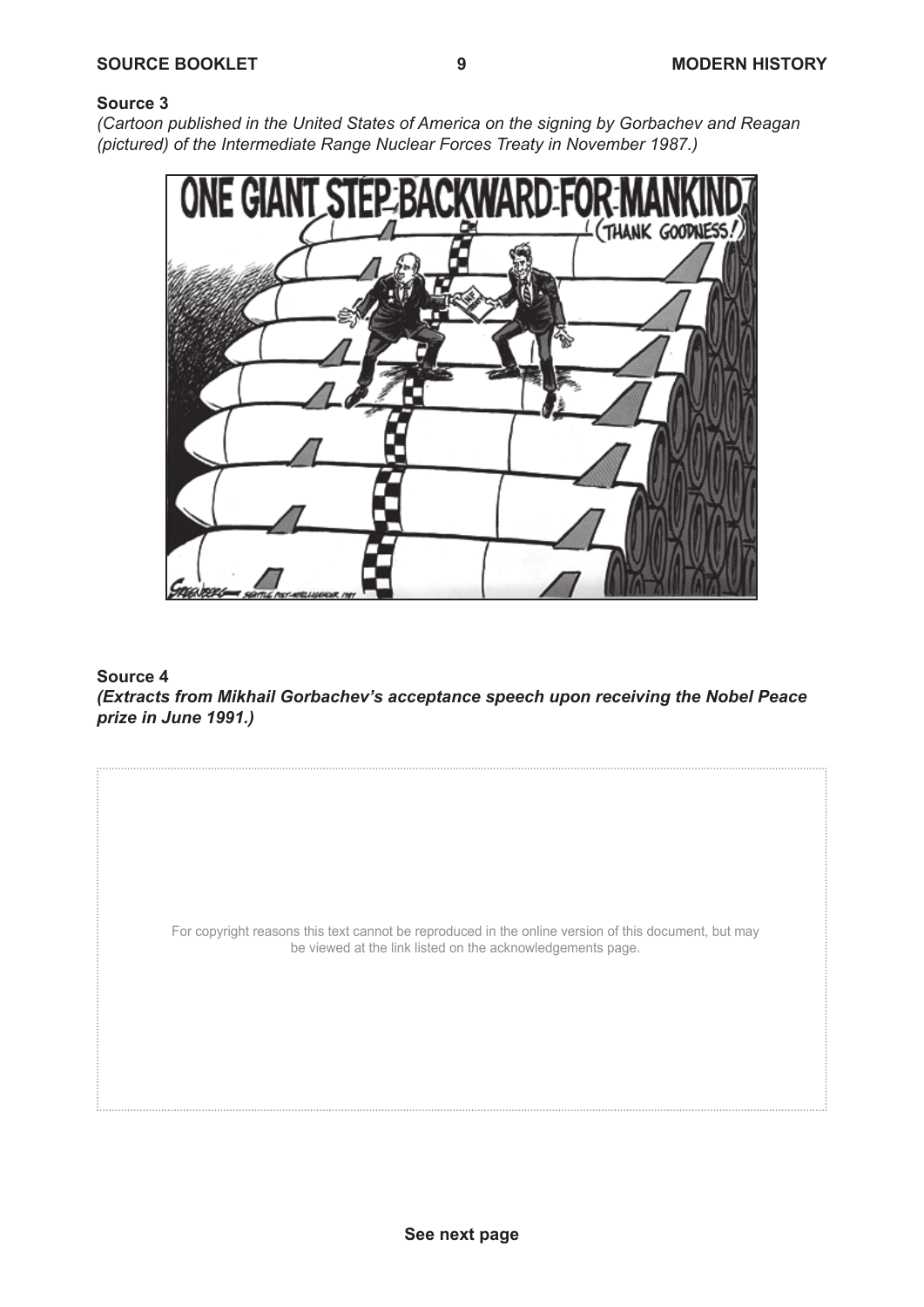## **Set 5: Elective 2: Australia's engagement with Asia**

#### **Source 1**

*(A speech made in the Federal Parliament by a government Member of Parliament, Roger Dean, in 1955, discussing Australia's foreign policy in South-East Asia.)*

I have referred very briefly to Australia's role in the economic sphere, and in the promotion of social wellbeing and national development in South-East Asian countries, as a result of its geographical position, and of the trust that it has been able to engender $^{\rm t}$  in those countries over the past few years. Australia should be proud of the fact that the trust is growing ... Visitors from countries which benefit from the Colombo plan have been taken to various parts of Australia and have been entertained in the homes of the people, and by small groups and organisations of people. In that way, they have learned to know us much more easily. There is need for us to encourage greater numbers of people from South-East Asian countries to visit this country so that the flow of people across the bridge to Australia may be greater … If it were possible for people in the countries to our near north to visit Australia, a greater number of South-East Asians would have the opportunity of seeing democracy at work in this country.

1 engender – create or cause

#### **Source 2**

*(Extracts from an article appearing in* The Canberra Times *in July 1967.)*

Where will 'all the way' lead?

The main rationale of being in ANZUS and SEATO, in taking part in the Vietnam War, of going 'all the way', is the assumption that these actions will make it more likely that the United States will come to Australia's help if she is physically threatened: Australia is taking out an insurance premium, putting a deposit in the bank from which it may later wish to borrow, paying its 'club fees'.

Critics of the Australian government often consider the first assumption [i.e. the assumption in the first paragraph] to be insupportable. They say the United States will come to Australia's help if it is America's interest to do so, but not otherwise: and nothing that Australia does, in the Vietnam War or elsewhere, will affect the decision.

There is no way of guaranteeing the United States or any other country will under every circumstance … be willing and able to defend Australia effectively.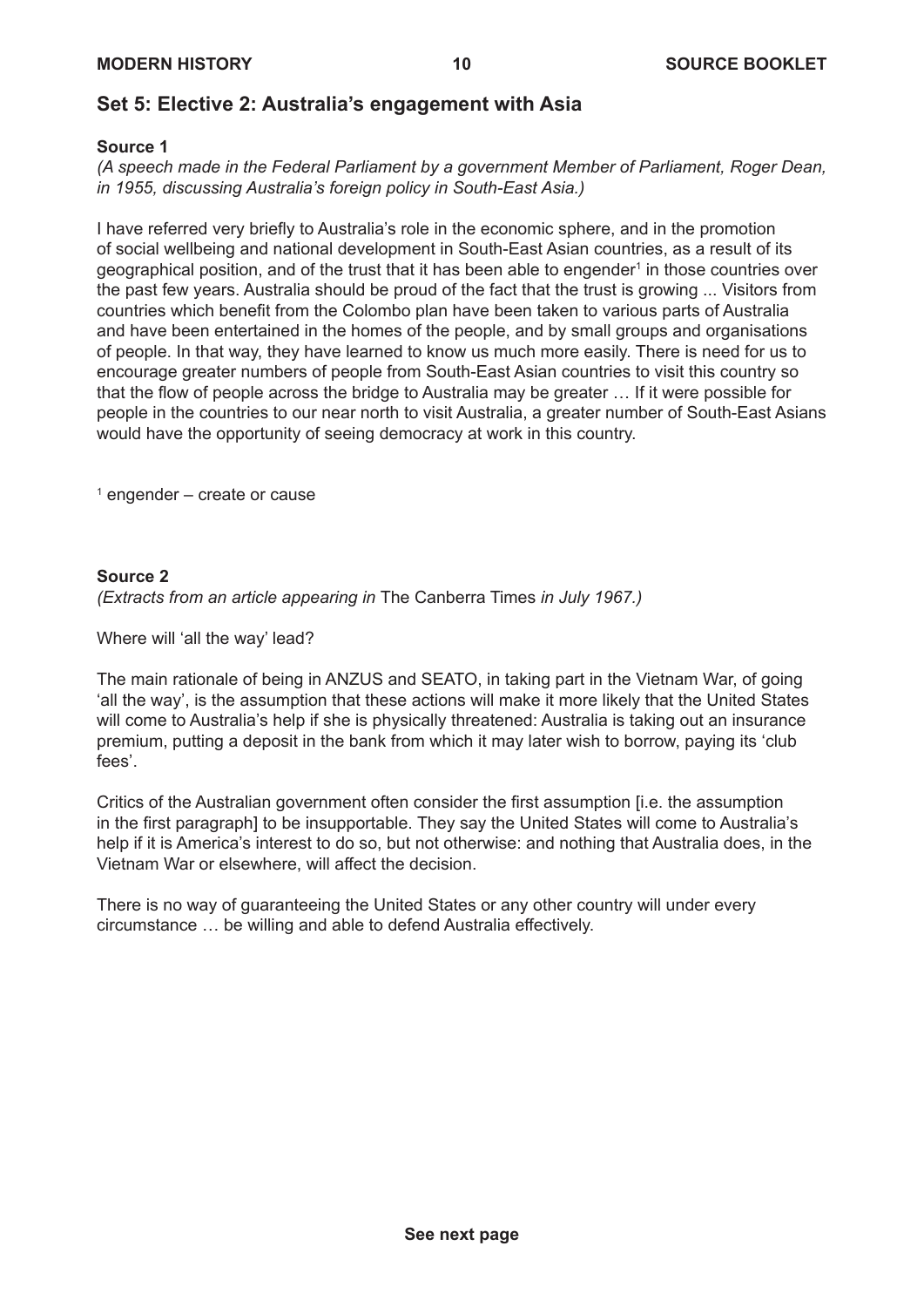## **Source 3 Source 3**

(Cartoon published in The Canberra Times commenting on the recent APEC summit held in the *Philippines, in November 1996.) that year held in the Philippines.)* 



 $^{\rm 1}$  communiqué – the traditional 'end product' of this type of summit meeting, summarising what has been achieved

#### *ABC news, 2007.)*  **Source 4**

ABC News, in 2007.) *(Former Prime Minister Bob Hawke reflecting on the establishment of APEC in an interview with* 

 $B_n$  $g$  and  $g$ . APEC's founding father Bob Hawke will be watching proudly today as the summit ends in Sydney.

Back in 1989 the then-Prime Minister called for an Asia-Pacific Economic Cooperation (APEC).<br>group to be erected  $r_{\rm F}$  is because of  $R_{\rm F}$  because of  $A$ group to be created.

"APEC has helped very much in achieving the spectacular growth in this period", he said.  $AC$  individually the United States,  $AC$  of the United States,  $AC$  countries to talk and  $AC$ "I repeat, I'm not saying it's because of APEC, but it has been of assistance". Mr Hawke says<br>APES China, the United States, Japan, Russia and other countries to talk about issues of importance in a relatively informal way. APEC is the only body that comes together once a year and brings together the leaders of

"The example of that was in 1999 when, in the corridors, they were able to discuss the issue of Timor and make some fairly sensible arrangements about that", he said.

The way APEC dealt with the issue of East Timor in 1999 is a famous part of the APEC lore. The leaders were able to get then US-president Bill Clinton to focus on it and to deal with Indonesia.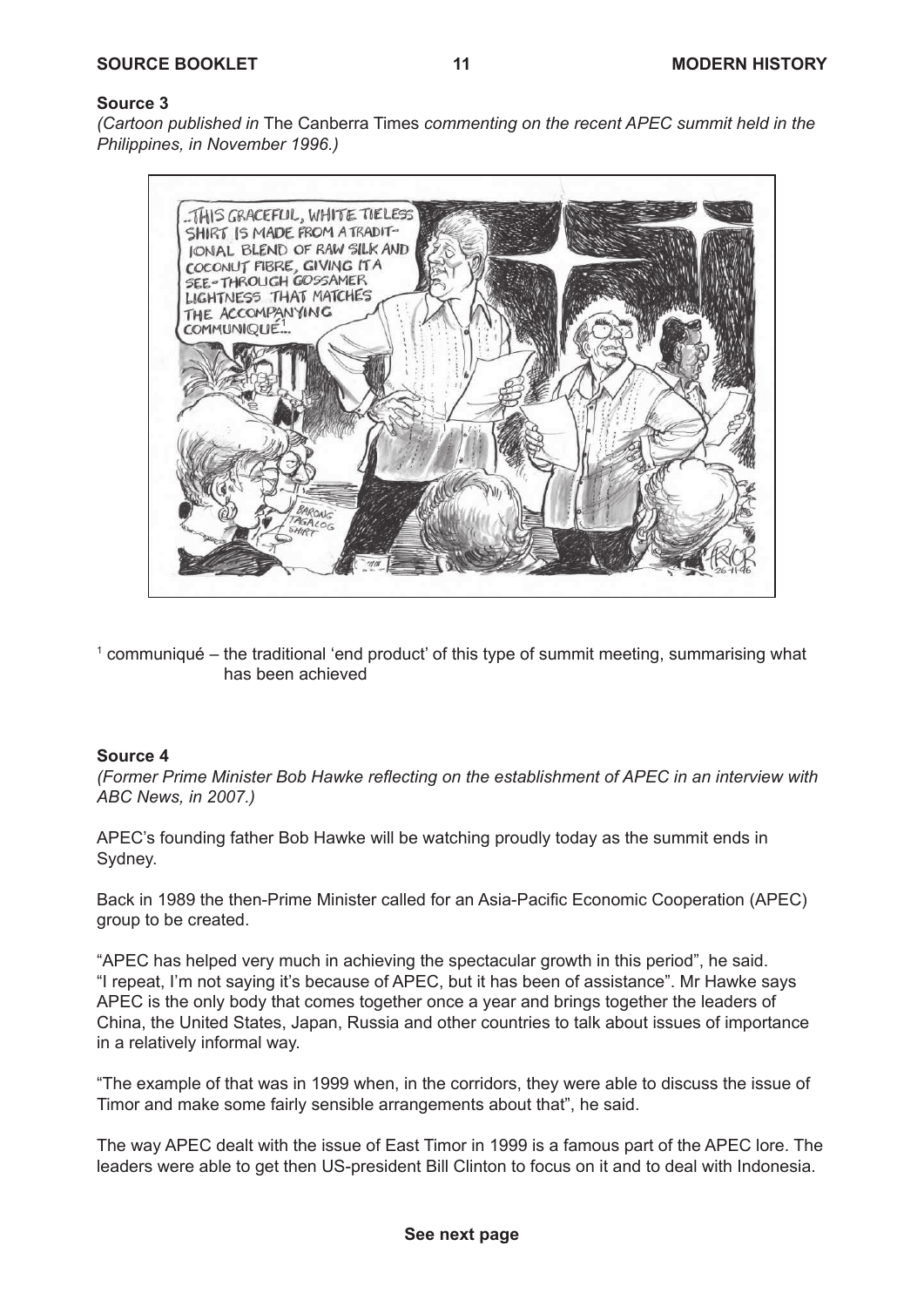## **Set 6: Elective 3: The struggle for peace in the Middle East**

#### **Source 1**

(*Extract from Security Council Resolution 242, passed unanimously at the United Nations Security Council meeting of November 1967*.)

- 1. *Affirms* that the fulfilment of Charter principles requires the establishment of a just and lasting peace in the Middle East which should include the application of both the following principles:
	- (i) Withdrawal of Israel armed forces from territories occupied in the recent conflict;
	- $(ii)$  Termination of all claims or states of belligerency<sup>1</sup> and respect for and acknowledgment of the sovereignty, territorial integrity and political independence of every State in the area and their right to live in peace within secure and recognised boundaries free from threats or acts of force
- 2. *Affirms further* the necessity
	- (a) For guaranteeing freedom of navigation through international waterways in the area;
	- (b) For achieving a just settlement of the refugee problem;
	- $(c)$  For guaranteeing the territorial inviolability<sup>2</sup> and political independence of every State in the area, through measures including the establishment of demilitarised zones

 $^\text{\tiny{1}}$  belligerency – attitude of aggression

 $^\mathrm{2}$  territorial inviolability – territorial borders than cannot be violated

### **Source 2**

(*Extract from a speech by G.J. Tomeh, representative of Syria, to the United Nations Security Council meeting of November 1967. Syria, Israel, Jordan and the United Arab Republic were invited to attend this session.)*

If the … resolution is adopted by the Security Council … it is to be feared that another unjust and tragic chapter in the history of the Arab world will be begun, because more gains will be secured for Israel, to the detriment of Arab rights. That is the more so since up to the present time hardly any nation in the world has been subjected to irrational hatred and defamation as have the Arabs at the hands of world Zionism, and indeed of imperialism. Our non-acceptance of the draft resolution should be construed, therefore, as placing things in their real, true and legal context. Regrettably, in a world where values are reversed, where wreaths of glory are offered to the victor of aggression, a restoring of values to a more just perspective becomes a moral imperative<sup>1</sup>.

 $^{\rm 1}$  moral imperative – a strongly-felt principle that forces people to act in a certain way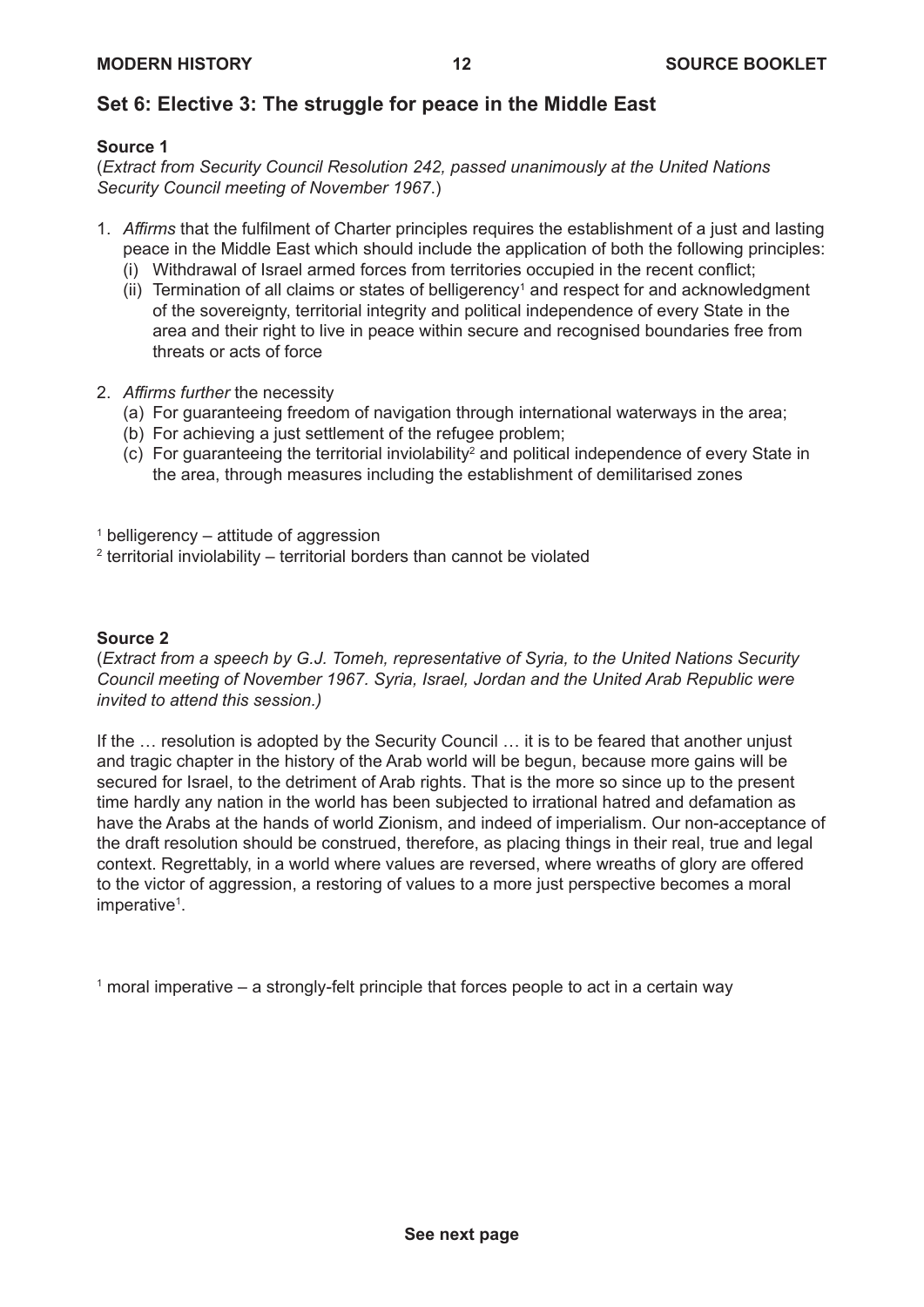*(A cartoon published in a British newspaper, on 2 September 1993, depicting Yitzhak Rabin and Yasser Arafat. The dog collars read 'Israeli hardliners' and 'Palestinian hardliners' respectively).*



#### **Source 4**

*(Extract from an article by Avi Shlaim, an Israeli historian now living and working in Great Britain. This article was published in a British newspaper in September 2013.)*

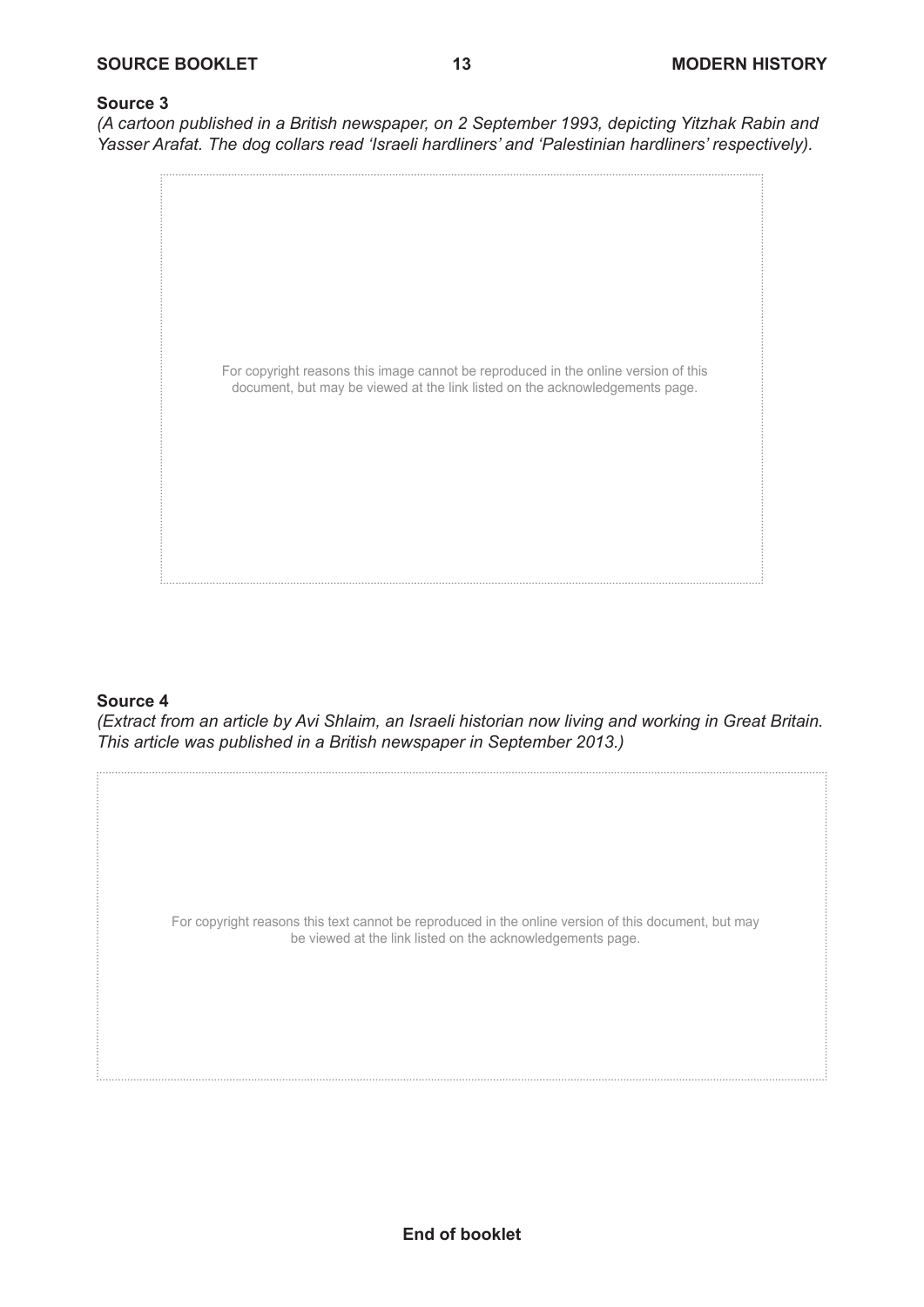#### **Set 1: Elective 1: Australia 1918–1955**

| Source 1        | Men, money and markets. (1925, May 6). In The Australian Worker,<br>Sydney. Retrieved May, 2020, from https://trove.nla.gov.au/<br>newspaper/article/145953477?browse=ndp%3Abrowse%2Ftitle%2FA<br>%2Ftitle%2F746%2F1925%2F05%2F06%2Fpage%2F16661003%2Fa<br>rticle%2F145953477                                                                                                                                                                                                                                                                                                                                                                                                                                                                                                                                                                                                                                                                                                                                                                                                                                                                                                                                                                                                                                                                                                                                                                     |
|-----------------|---------------------------------------------------------------------------------------------------------------------------------------------------------------------------------------------------------------------------------------------------------------------------------------------------------------------------------------------------------------------------------------------------------------------------------------------------------------------------------------------------------------------------------------------------------------------------------------------------------------------------------------------------------------------------------------------------------------------------------------------------------------------------------------------------------------------------------------------------------------------------------------------------------------------------------------------------------------------------------------------------------------------------------------------------------------------------------------------------------------------------------------------------------------------------------------------------------------------------------------------------------------------------------------------------------------------------------------------------------------------------------------------------------------------------------------------------|
| <b>Source 2</b> | Adapted from:<br>Australian Bureau of Statistics. (2018). 8. Migration - Table 8.5 net<br>interstate and overseas migration, states and territories, year ended<br>31 December, 1860 onwards. Retrieved May, 2020, from<br>https://www.abs.gov.au/AUSSTATS/abs@.nsf/detailsPage/3105.0.65.<br>0012008?OpenDocument<br>Used under a Creative Commons Attribution 4.0 International licence.<br>Commonwealth Bureau of Census and Statistics. (1928). Chapter XIII-<br>Labour, wages, and prices (Unemployment-Australia table, 1923 to<br>1927). Official year book of the Commonwealth of Australia: No. 21-<br>1928. Canberra: Commonwealth Bureau of Census and Statistics,<br>p. 575. Retrieved May, 2020, from https://www.ausstats.abs.gov.au/<br>ausstats/free.nsf/0/C00EB37B83AB623CCA2573CC0017A7BA/\$File/1<br>3010 1901 1928%20section%2013.pdf<br>Used under a Creative Commons Attribution 4.0 International licence.<br>Commonwealth Bureau of Census and Statistics. (1933). Chapter<br>XXIV-Labour, wages and prices (Unemployment-Australia table).<br>Official year book of the Commonwealth of Australia: No. 26-1933.<br>Canberra: Commonwealth Bureau of Census and Statistics, p. 744.<br>Retrieved May, 2020 from https://www.ausstats.abs.gov.au/ausstats/<br>free.nsf/0/C28F2BD54ADA9727CA2573AD00200654/\$File/13010 19<br>33%20section%2024.pdf<br>Used under a Creative Commons Attribution 4.0 International licence. |
| Source 3        | Gotts, C. (c. 1932). A 'sustenance' project during the Depression<br>[Photograph]. Retrieved June, 2020, from https://www.nma.gov.au/<br>defining-moments/resources/great-depression                                                                                                                                                                                                                                                                                                                                                                                                                                                                                                                                                                                                                                                                                                                                                                                                                                                                                                                                                                                                                                                                                                                                                                                                                                                              |
| Source 4        | Darlington, R., McGinnis, L., & Mirams, S. (2008). Unity & diversity:<br>Australia since 1850. Melbourne: Pearson Education Australia, p.103.                                                                                                                                                                                                                                                                                                                                                                                                                                                                                                                                                                                                                                                                                                                                                                                                                                                                                                                                                                                                                                                                                                                                                                                                                                                                                                     |
|                 | Set 2: Elective 2: Russia and the Soviet Union 1914-1945                                                                                                                                                                                                                                                                                                                                                                                                                                                                                                                                                                                                                                                                                                                                                                                                                                                                                                                                                                                                                                                                                                                                                                                                                                                                                                                                                                                          |
|                 | $\Gamma$ the the fueror $\Omega$ tellin $\Gamma$ $\Omega$ (4000 Lemma 4) The results of the final                                                                                                                                                                                                                                                                                                                                                                                                                                                                                                                                                                                                                                                                                                                                                                                                                                                                                                                                                                                                                                                                                                                                                                                                                                                                                                                                                 |

- **Source 1** Extracts from: Stalin, J. V. (1933, January 1). *The results of the first five-year plan* (III). Retrieved June, 2020, from https://www. marxists.org/reference/archive/stalin/works/1933/01/07.htm
- **Source 2** Data from: Perfect, L., Ryan, T., & Sweeney, S. (n.d.). Reinventing Russia (1st ed.). History Teachers' Association of Victoria: Melbourne p. 212.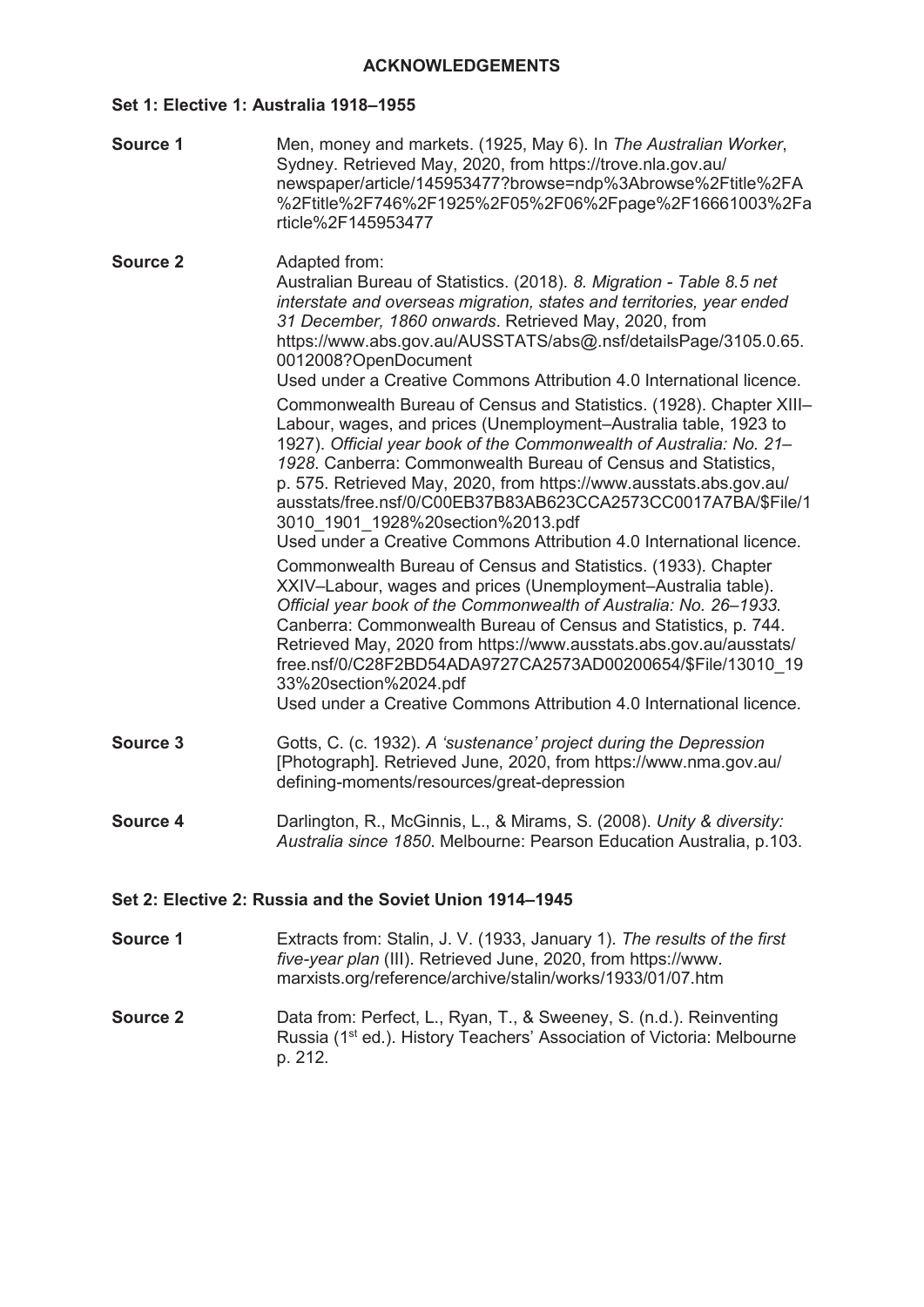| Source 3 | Universal History Archive. (1928). Woman driving tractor on a<br>collective farm in Soviet Union 1928 [Photograph]. Retrieved June,<br>2020, from https://www.gettyimages.com.au/detail/news-<br>photo/woman-driving-tractor-on-collective-farm-soviet-union-1928- |
|----------|--------------------------------------------------------------------------------------------------------------------------------------------------------------------------------------------------------------------------------------------------------------------|
|          | news-photo/629442937                                                                                                                                                                                                                                               |

**Source 4** Koestler, A. (1969). *The invisible writing*. London: Hutchinson, pp. 63–64.

#### **Set 3: Elective 3: China 1935–1989**

**Source 1** Tse-tung [Zedong], M. (1957). *On the correct handling of contradictions among the people*. Retrieved June, 2020, from https:// www.marxists.org/reference/archive/mao/selected-works/volume-5/mswv5\_58.htm#v5\_100

- **Source 2** Data from: Lynch, M. (2016). *China 1839–1997*. London: Hodder Education, p. 70. Chauhan, M. A. (1966). A historical survey of the economic development of mainland China, 1949–1962 (Master's thesis). *All Graduate Theses and Dissertations*, pp. 42, 47. Retrieved June, 2020, from https://digitalcommons.usu.edu/cgi/viewcontent.cgi? article=3871&context=etd
- **Source 3** Cartier-Bresson, H. (1958). *Commune of Shiu Shin* [Photograph]. Retrieved June, 2020, from https://pro.magnumphotos.com/C.aspx ?VP3=SearchDetail\_VPage&IID=2S5RYDIIIGG5
- **Source 4** Adapted from: Jishen, Y. (2012). *Tombstone: The great Chinese famine 1958–1962*. Retrieved June, 2020, from https://www.npr.org/ books/titles/164731635/tombstone-the-great-chinese-famine-1958-1962#excerpt

#### **Set 4: Elective 1: The Changing European world since 1945**

- **Source 1** Extracts from: Nixon, R. (1972). *President Nixon's television address to the Soviet people from the Great Kremlin Palace* [Transcript]. Retrieved June, 2020, from https://www.nytimes.com/1972/05/29/ archives/transcript-of-nixons-television-address-to-the-soviet-peoplefrom html
- **Source 2** Extracts from: Brezhnev, L. (1977). *Address by Leonid Brezhnev 18 Jan 1977*. Retrieved June, 2020, from https://www.cia.gov/library/ readingroom/docs/CIA-RDP05S00365R000100020001-2.pdfrieved
- **Source 3** Greenberg, S. (1987). *One giant* s*tep backward for mankind (Thank goodness!)* [Cartoon]. Retrieved June, 2020, from https://www.green berg-art.com/.Toons/.Toons,%20political/qqxsgStepBackwards.gif
- **Source 4** Extracts from: Gorbachev, M. (1990). *Mikhail Gorbachev - Nobel lecture.* Retrieved June, 2020, from https://www.nobelprize.org/ prizes/peace/1990/gorbachev/26100-mikhail-gorbachev-nobel-lecture-1990-2/